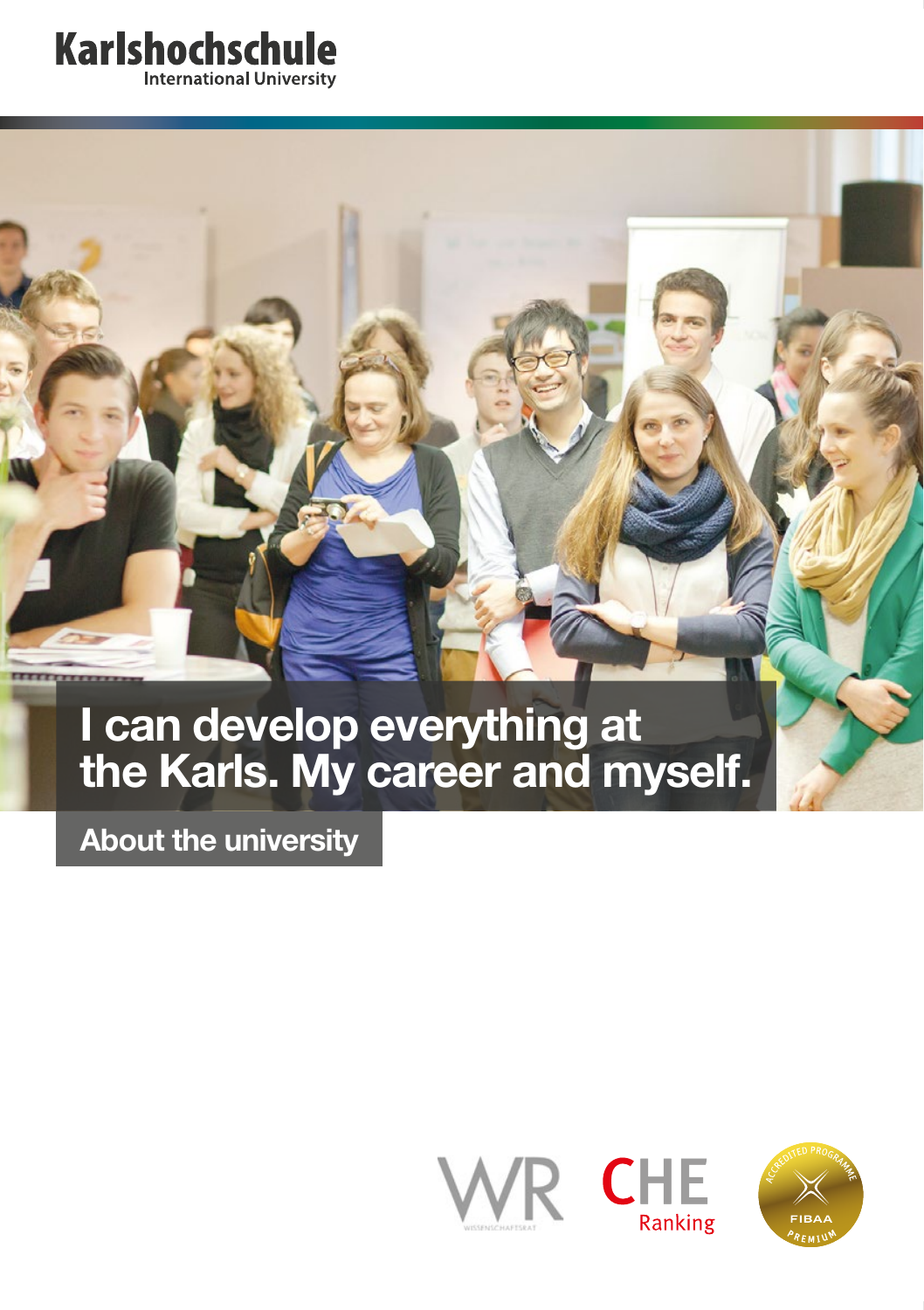# **Why the Karls? What makes us what we are.**

#### **Rethinking management and society**

Learning how to switch perspectives and develop a broader vision is essential – with our interdisciplinary programs, you will successfully tread new paths.

#### **Networking with partners**

Our networks in business, the arts, culture, politics, academia and society do not only exist on paper. We develop them on an ongoing basis by fostering a lively exchange with our partners.



#### **Personal growth**

The degree programs and the creative, interactive environment at the Karls foster the personal growth of students, thus laying the foundations for them to assume professional responsibility.

#### **Change makers & care takers**

Our students find new, unusual solutions to the complex problems in today's globalized world. They seek responsible positions in all areas where they can make their creative ideas come into fruition.

#### **Intercultural – day in, day out!**

Interculturality is part of our everyday lives: 100+ partner universities for the term abroad, international groups of students, lecturers and staff as well as many language courses.



The students, professors, lecturers, staff and alumni of the Karls form a strong community, cemented together by close relationships. Here at the Karls, in Karlsruhe and all over the world.

#### **Space for**  슦 **co-creation**

We learn and teach independently, tolerantly, respectfully, responsibly and reflect on the ethics underlying our actions – in the same way as we want to coexist with others, both at work and beyond.

#### **Best (is) Practice**

Our students are involved in genuine, hands-on projects in diverse ways and also do an internship during one term, giving them a real taste of what it's like in the working world and enabling them to make contacts for future career opportunities.



Located in the center of Karlsruhe – a young, vibrant, multicultural student city in southern Germany – we are at the pulse of Europe, where we benefit from cultural and economic diversity, an urban lifestyle and nature at its best.

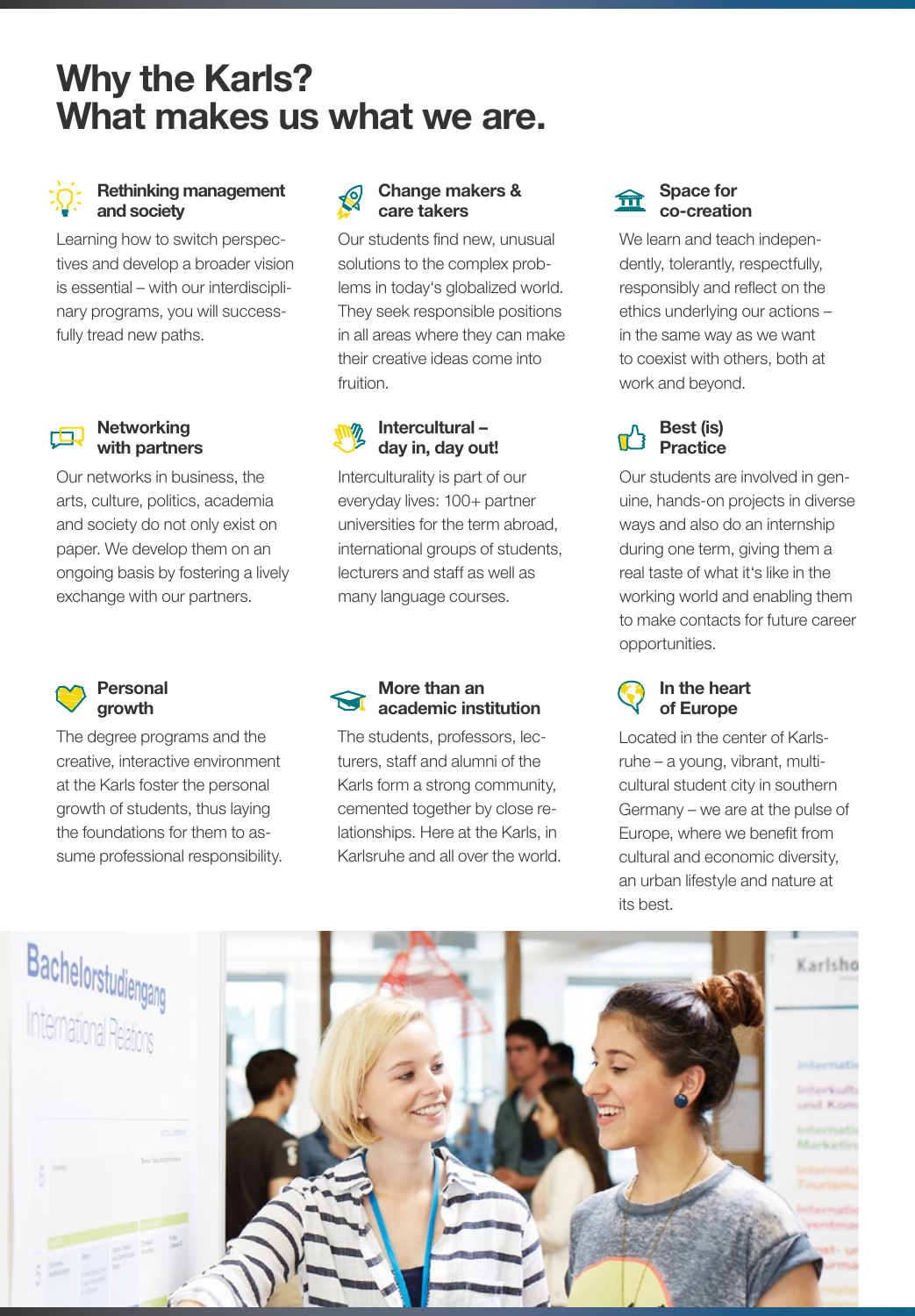# **Interactively, (co-)creatively, differently. That's how we think. That's how we do things.**

The Karls is a university for people who want to break new ground and make a difference. What does that mean? What does 're-thinking' mean? We do not only look beyond the horizon, we also take a step back and see things from different angles. Things that appear to be self-evident are suddenly no longer so clear-cut. As a result, new perspectives emerge, and new paths are revealed. Seeing things from different perspectives is not only essential for understanding other cultures, but also for seeing the big picture within which we live and work. The Karls approach to teaching and learning is founded in the cultural

sciences. Professional action in management and society is therefore viewed within its overall social and cutlural context. This broadens our vision, but also increases our responsibility.

We believe that small is beautiful. As a state-accredited university of applied sciences with approx. 500 - 600 students, our teaching staff consists of seven full-time, many part-time professors from other universities and lecturers from various industries. We guarantee instruction in small groups, personal mentoring and an active, dynamic university life.



**The Karls is a university for people who are different – or want to be different. For people who want to make a difference.**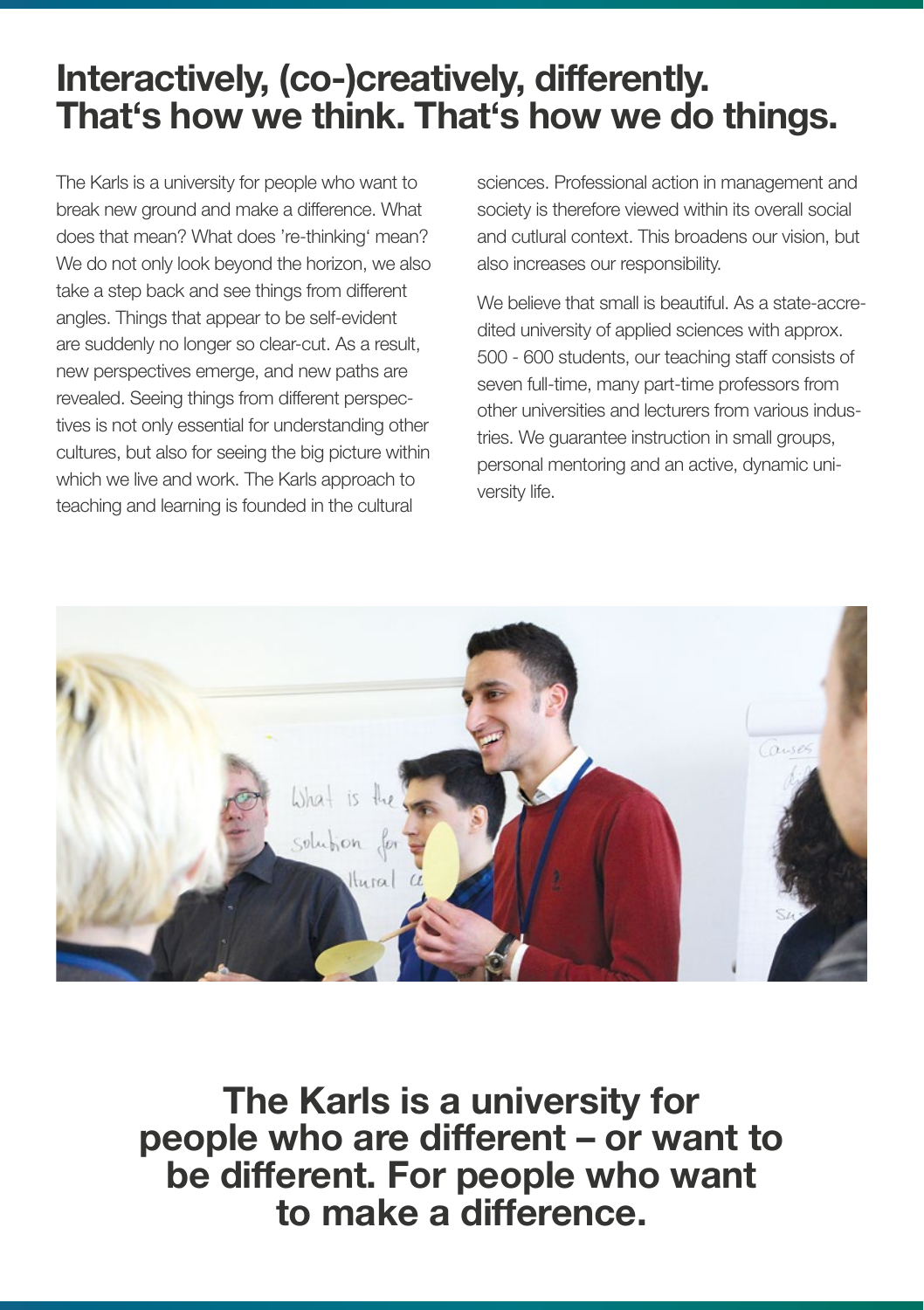## **Our degree programs – diverse, flexible and progressive.**

We currently offer five Bachelor's degree programs and a Master's degree program for people who are qualified, open-minded, young or young-atheart. In addition to our portfolio of management degree programs, we offer courses on political and social sciences as well as the opportunity to

pursue cooperative doctoral studies. The accreditation agency FIBAA and the CHE study ranking have both awarded the Karls with premium-quality labels and market-leading evaluations, naming our university as a benchmark in German-speaking countries.



**Master's degree program in management** with specializations

100% in English

**Cooperative doctoral studies**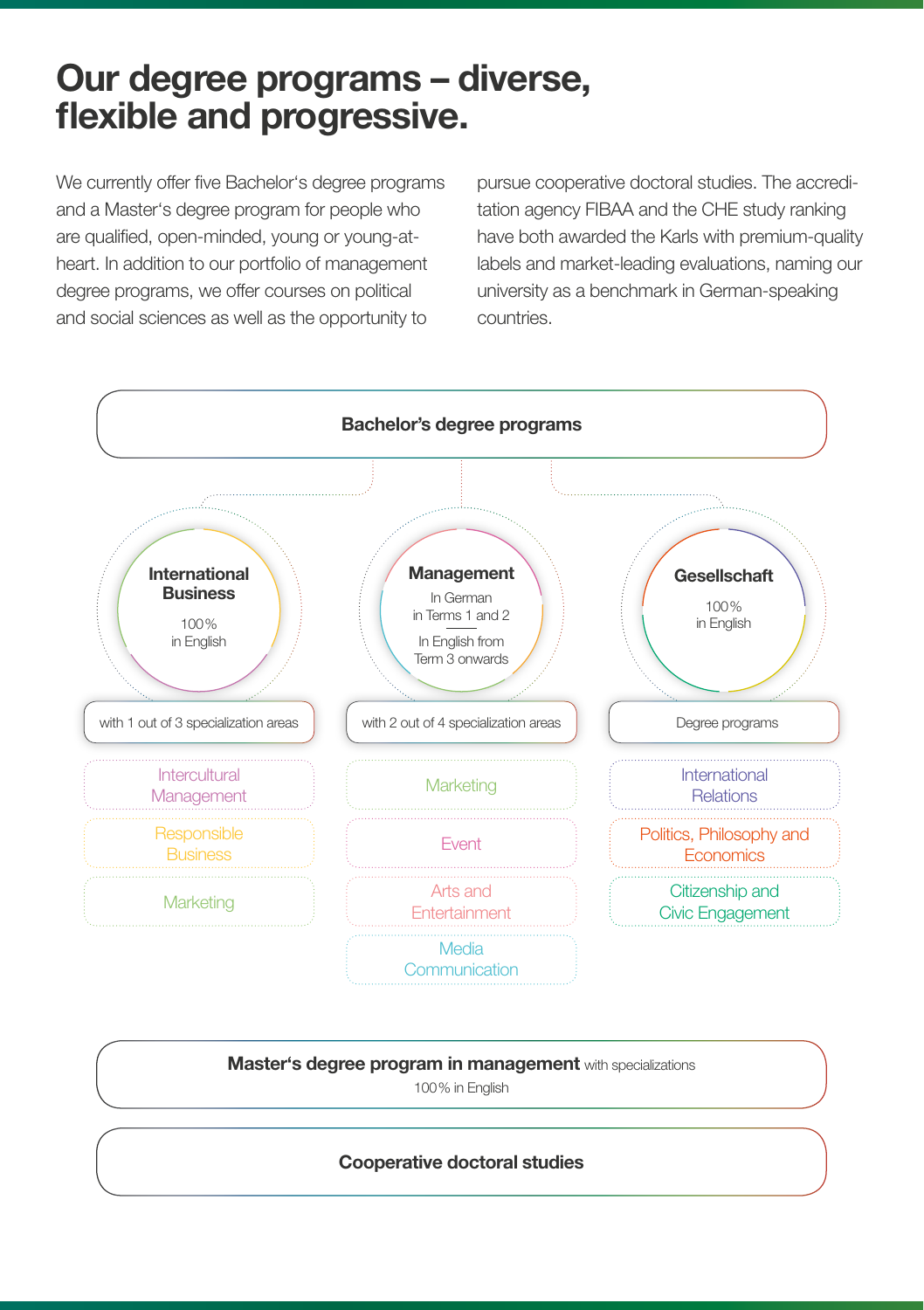# **Commitment beyond the classroom.**



It's not only in the classroom that students demonstrate what they are capable of. There is much more to the Karls experience! We offer diverse opportunities for students to actively engage in extra-curricular initiatives and to cooperate with others, meeting a broad range of interests and involving a variety of interested parties.

Our students and business partners can get involved in our Karls initiatives such as the KarlsCafé, KarlsStainable, Karls consultancy as well as in sports- and arts-related activities. The same applies to our company projects, which take place every term, the internship phase, the sustainability camp, the KarlsGespräche lectures, our in-house internship and job exchange, company visits and excursions as well as our mentoring program and alumni club. At the same time, to promote our degree programs, we offer a wide range of opportunities for cooperation, from which both the donor institutions and our students benefit.

Our Management Institute is also available to our partners from business, the arts and the community. We regularly offer compact workshops and networking events that give impetus on highly topical and relevant themes. Our focus is on providing custom-fit seminars and programs that are specifically tailored to the respective institution. These seminars effectively prepare specialists and executives for future entrepreneurial challenges in their organizations.

We also foster academic and didactic cooperation by organizing lectures by scientists and practitioners, fostering exchanges between teaching staff, jointly conducting research and development projects as well as by organizing international conferences at the Karls, our summer academies and the management simulation Emerald Forest and conducting workshops at and in cooperation with schools. The Karls goes out into the world and the world comes to the Karls.